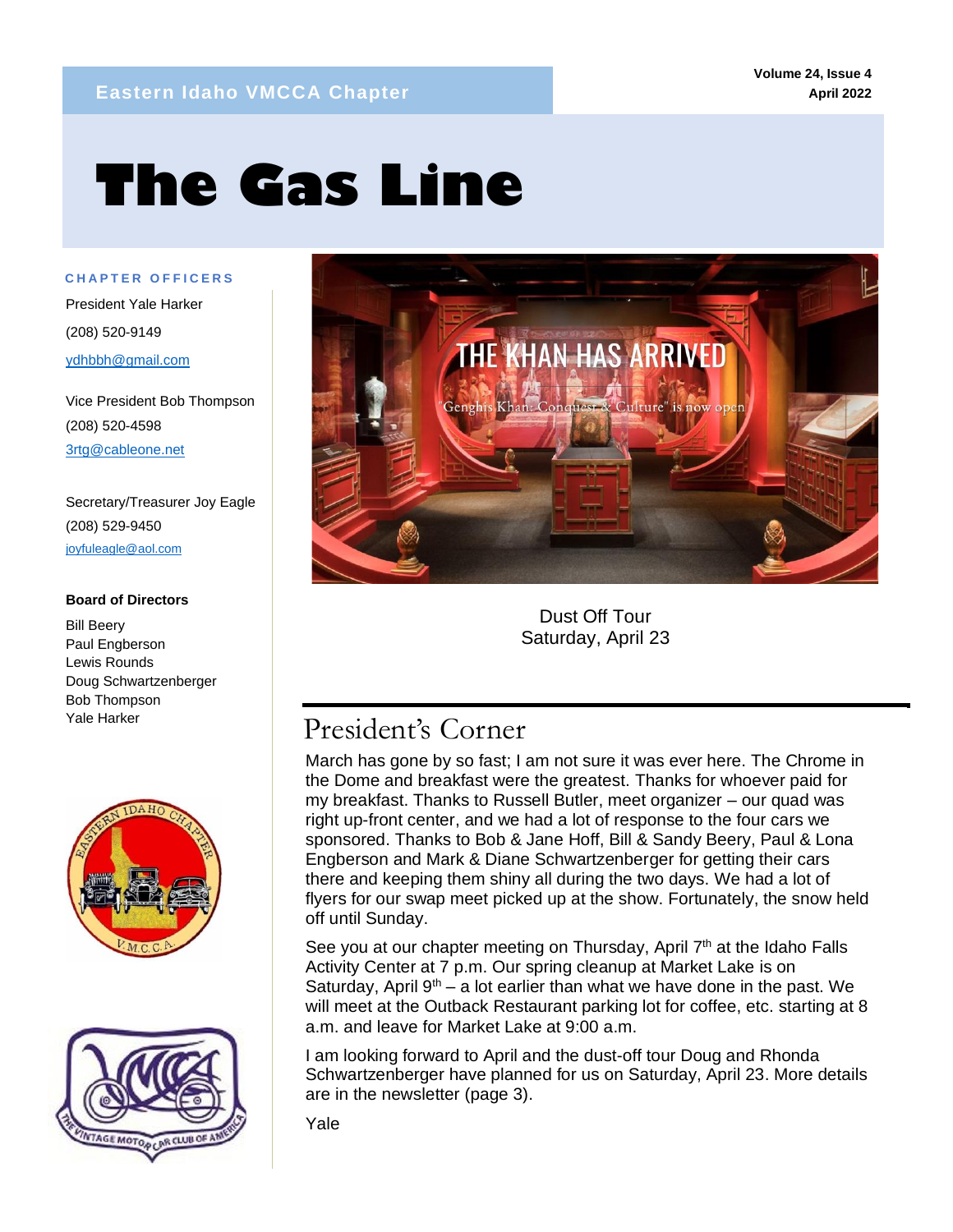#### **C H A P T E R E V E N T S**

**Apr 3** – Chapter Meeting, Idaho Falls Activity Center, 1575 N. Skyline Dr., South Meeting Room, 7 p.m.

**Apr 9** – Market Lake Cleanup, 8 a.m. at the Outback parking lot – Mark and Diane.

**Apr 23** – Dust-Off Tour to Museum of Idaho – Doug and Rhonda – **please RSVP** for museum tickets.

#### **M E E T I N G T R E A T S**

| Apr 7            | Bill & Sandy        |
|------------------|---------------------|
| May 5            | Doug & Rhonda       |
| Jun 2            | <b>Bob Thompson</b> |
| Jul 7            | BBQ - Lewis &       |
|                  | Carole              |
| Aug 4            |                     |
| Sep 1            | Rich & Joy          |
| Oct <sub>6</sub> |                     |
| Nov <sub>3</sub> | Bob & Celine        |
| Dec              | Christmas Party     |

#### **N A T I O N A L E V E N T S**

**Apr 3 – 9:** 2022 Western National Tour, St. George, UT. Steve Fitzgerald, (970) 209 7814 or [studebakersteve@bresnan.net](mailto:studebakersteve@bresnan.net)

**May 1 - 6:** 40th Chrome Glidden Tour, Grand Island, NE. John Nikodym, (402) 746- 3825[, jjnikodym@gmail.com](mailto:jjnikodym@gmail.com)

**Jun 12 - 17:** 1 & 2 Cylinder PTA Tour, Fremont, OH. Marty Tansey, (419) 929-5325, [dmtansey@ncwcom.com](mailto:dmtansey@ncwcom.com)

**Aug 22 - 27:** Lewis & Clark Regional Tour, Bismarck, North Dakota to Great Falls, Montana. Greg and Debbie Childs, (406) 628-2345, [childsinmontana@gmail.com](mailto:childsinmontana@gmail.com)

## Meeting Minutes – March 3, 2022

The meeting was held at the Idaho Falls Activity Center. There were 12 members in attendance. President Yale Harker conducted the meeting and Joy Eagle read the minutes of the February meeting and a treasurer's report was given.

## **Old Business**

#### **Chrome in the Dome** – March 18 & 19 – Yale Harker.

Yale has been working with Russ Butler for the EIVMCCA display at the event. We will have 4 cars at our display – cars from Mark & Diane Schwartzenberger, Bill Beery, Bob Hoff, and Paul Engberson. Sam & Wanda will arrange for a breakfast on Saturday at Elmer's at 8 a.m.

**VMCCA Bonneville Region Meeting** – Saturday, March 19<sup>th</sup> – Bob Shilkett, 11 a.m, Bennion Room in Holt Arena. This will be a short meeting to bring the Chapters together, discuss past year's activities and propose a Regional Tour for 2022. Acknowledgement of Kevin Call - It was proposed that we offer a life membership of our Eastern Idaho Chapter and a one-year membership in the national VMCCA to Kevin to acknowledge his contribution to our hobby. We were hoping to present this award at breakfast.

#### **New Business**

**Dust-off Tour** – April 23 – Doug and Rhonda Schwartzenberger. Meet at 9 a.m. at Doug and Rhonda's home, 2257 Darah St., Idaho Falls for coffee, juice, and donuts. We will caravan to see the Genghis Khan exhibit at the Museum of Idaho, 200 N Eastern Ave, Idaho Falls, ID. Doug and Rhonda have acquired 20 tickets and our Chapter will cover the admission fee for members over the 20 head count. **Please RSVP** to Rhonda 208-524-1337. After the museum we will proceed to Mac and Kelly's Pub & Grill, [1560 Lindsay Blvd, Idaho Falls, ID 83402](https://www.bing.com/local?lid=YN873x301975156753351083&id=YN873x301975156753351083&q=Mac+%27N+Kelly%27s+Pub+%26+Grill&name=Mac+%27N+Kelly%27s+Pub+%26+Grill&cp=43.509700775146484%7e-112.05531311035156&ppois=43.509700775146484_-112.05531311035156_Mac+%27N+Kelly%27s+Pub+%26+Grill) (location of the old Skyway Bar) for lunch and miniature drag racing. Members will pay for their meals and racing.

**April 9th** – **Market Lake Clean-Up** – Mark & Diane Schwartzenberger. Meet at Outback restaurant parking lot, [970 Lindsay Blvd, Idaho Falls, ID 83402,](https://www.bing.com/local?lid=YN260x5033832&id=YN260x5033832&q=Outback+Steakhouse&name=Outback+Steakhouse&cp=43.5046272277832%7e-112.05242156982422&ppois=43.5046272277832_-112.05242156982422_Outback+Steakhouse) at 8 a.m. for treats. Dress for the weather and wear protective gear. Forms will be signed at the Outback before caravanning to the clean-up area.

**May Secret Tour** – Doug and Rhonda Schwartzenberger – Details to come!

#### **EIVMCCA Car Show & Swap Meet** – June 18 & 19 – Dawn Schwartzenberger.

- Registration Dawn Schwartzenberger, Joy Eagle
- Food Vendors Dawn Schwartzenberger
- Porta Potties Bill Berry
- Posters, Map, Plaques, Insurance, and Interface with Parks Department Rich & Joy Eagle
- Car Show, old signs, garbage pickup Bob Thompson with help from Ken Avery, Alan Cheney
- Club Food Booth Biscuits and Gravy Breakfast Bernie Barrentine and Diane Schwartzenberger
- Treats and Drinks and Set-Up Rhonda Schwartzenberger and Celine **Shilkett**
- Saturday Night Dinner Dixie's Catering Joy Eagle (We were planning to go to a restaurant, but reservations were not available.) (Continued on page 4)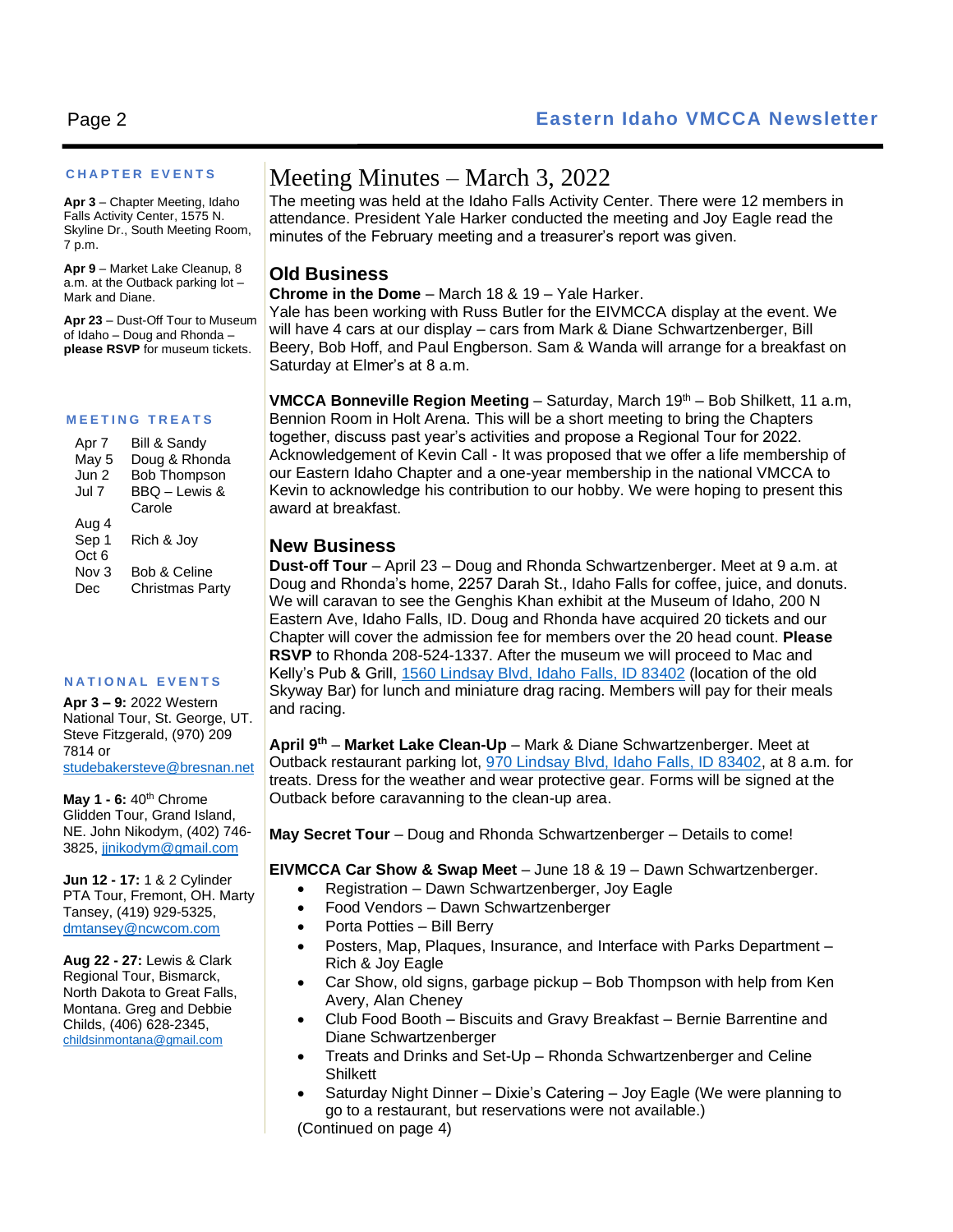# **DUST OFF TOUR**

Saturday, April 23

Meet at Doug and Rhonda's (2257 Darah Street) at 9:00 a.m. for coffee/juice and donuts.



We will caravan to the Museum of Idaho (200 N Eastern Ave.) at 9:45 a.m.

Genghis Khan: Conquest and Culture Washington Post historians called Genghis Kahn the single most influential person of the last

millennium - both for his conquest of history's largest land empire as well as the lasting cultural and scientific advances he spread. MOI invites you to view 13<sup>th</sup>-century weapons, armor, jewelry, and domestic goods that made it all tick.

We will caravan to Mac 'n Kelly's Pub & Grill (1560 Lindsay Blvd.) at 12:15 p.m. for a no-host lunch ordering off the menu.



PLEASERSVP (yes or no) to Rhonda no later than Wednesday, April 20, at 208.524.1337 (landline) and leave a message OR dgnrnda@gmail.com, I MUST have a head count for the museum and reservation for the lunch.